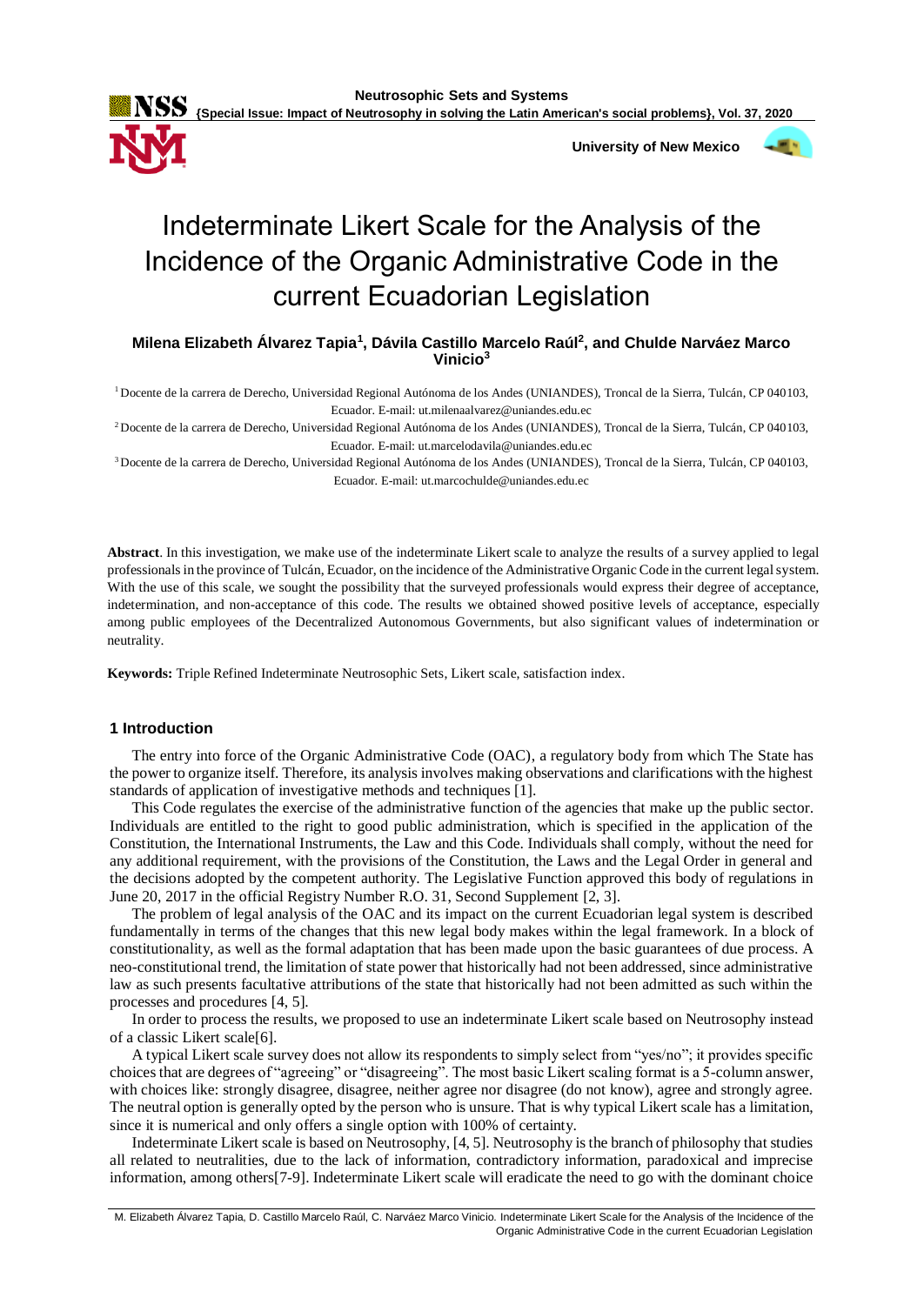or a forced option which cannot always be true if it is varying from the other option only be a small or a shade of difference[10-12].

The experts exact feelings/thinking/options cannot be captured very realistically by Likert scale, but certainly indeterminate Likert scale based on Triple Refined Indeterminate Neutrosophic Sets (TRINS) can do this very accurately [4, 5].

Here, the indeterminacy concept is divided into three: indeterminacy leaning towards truth membership, indeterminacy membership and indeterminacy leaning towards false membership. This division helps increasing the accuracy and precision of the indeterminacy and to fit in the Likert's scale.

# **2 Materials and methods**

This section contains the main concepts related to Neutrosophy [13-15] that we use in this paper, especially Triple Refined Indeterminate Neutrosophic Sets.

Let X be a space of points (objects) with basic elements in X represented by x. A single-valued neutrosophic set (SVNS) A in X is characterized by truth  $T_A(x)$ , indeterminacy  $I_A(x)$ , and falsehood  $F_A(x)$  membership functions. For each point x in X, there are  $T_A(x)$ ,  $I_A(x)$ ,  $F_A(x) \in [0,1]$ 

and  $0 \leq T_A(x) + I_A(x) + F_A(x) \leq 3$ . A is denoted by  $A = \{(x, TA(x), IA(x), FA(x)\}\$   $|x \in X\}$ . The refined neutrosophic logic is defined by [16, 17]:

**Definition 1** The truth T is divided into several types of truths:  $T_1$ ,  $T_2$ , ...,  $T_p$ , and I into various indeterminacies:  $I_1$ ,  $I_2$ ,..., $I_r$ , and F into various falsities:  $F_1$ ,  $F_2$ ,...,  $F_s$ , where all  $p, r, s \ge 1$  are integers, and  $p + r + s = n.$ 

**Definition 2** [16, 17]: A triple refined indeterminate neutrosophic set (TRINS)  $\hat{A}$  in  $\hat{X}$  as given above is characterized by positive  $P_A(x)$ , indeterminacy  $I_A(x)$ , negative  $N_A(x)$ , positive indeterminacy  $I_{PA}(x)$  and negative indeterminacy  $I_{NA}(x)$  membership functions. Each has a weight  $w_m \in [0,5]$  associated with it. For each  $x \in X$ , there are:

 $P_A(x), I_{PA}(x), I_A(x), I_{NA}(x), N_A(x) \in [0,1]$  $w_p^m(P_A(x))$ ,  $w_{I_P}^m(I_{PA}(x))$ ,  $w_{I}^m(I_A(x))$ ,  $w_{I_N}^m(I_{NA}(x))$ ,  $w_{N}^m(N_A(x)) \in [0,5]$ And  $0 \le P_A(x) + I_{PA}(x) + I_A(x) + I_{NA}(x) + N_A(x) \le 5$ Therefore, a TRINS A can be represented by:  $A = \{ (x, P_A(x), I_{PA}(x), I_A(x), I_{NA}(x), N_A(x)) | x \in X \}$ 

In a TRINS-based Likert scale, there can be a separate option for indecision, since equal amount of agreement and disagreement can be represented in degree of weak agreement and degree of weak disagreement, individually.

**Definition 3** [16, 17]**:** The intersection of two TRINSS A and B is a TRINS C, denoted as  $C = A \cap B$ , whose truth membership, indeterminacy leaning toward truth membership, indeterminacy membership, indeterminacy leaning toward falsehood membership and falsehood membership functions are associated to A and B:

> 1.  $T_C(x) = min(T_A(x), T_B(x)),$ 2.  $I_{T_C}(x) = min(I_{T_A}(x), I_{T_B}(x)),$ 3.  $I_C(x) = min(I_A(x), I_B(x)),$ 4.  $I_{F_C}(x) = min(I_{F_A}(x), I_{F_B}(x)),$ 5.  $F_C(x) = max(F_A(x), F_B(x)).$

**Definition 4** [16, 17]**:** The generalized Triple Refined Indeterminate Neutrosophic weight is defined as:

$$
w(A) = \sum_{i=1}^{n} \left\{ w_T \left( T_A(x_i) \right) + w_{1T} \left( I_{TA}(x_i) \right) + w_1 \left( I_A(x_i) \right) + w_{1F} \left( I_{FA}(x_i) \right) + w_F \left( F_A(x_i) \right) \right\}
$$

Where,  $w_T$ ,  $w_{I_T}$ ,  $w_I$ ,  $w_{I_F}$ ,  $w_F$  denote the weights of every membership.

# **3 Survey design and processing of information**

The survey for the analysis of the incidence of the Administrative Organic Code [18, 19] in the Ecuadorian legislation in force was applied to 75 professionals, who are public employees of the Decentralized Autonomous Governments of Tulcan or free practice lawyers of the same city, who were asked about their degree of acceptance of the Administrative Organic Code [20].

The questionnaire we applied was designed so that, in each statement, the respondent would reflect the degree to which Strongly disagree (1), Disagree (2), Neither agree or disagree (3), Agree (4) and Strongly agree (5) with the proposal, rating each state on a scale of 1 to 10. The applied questionnaire is shown in Table 1.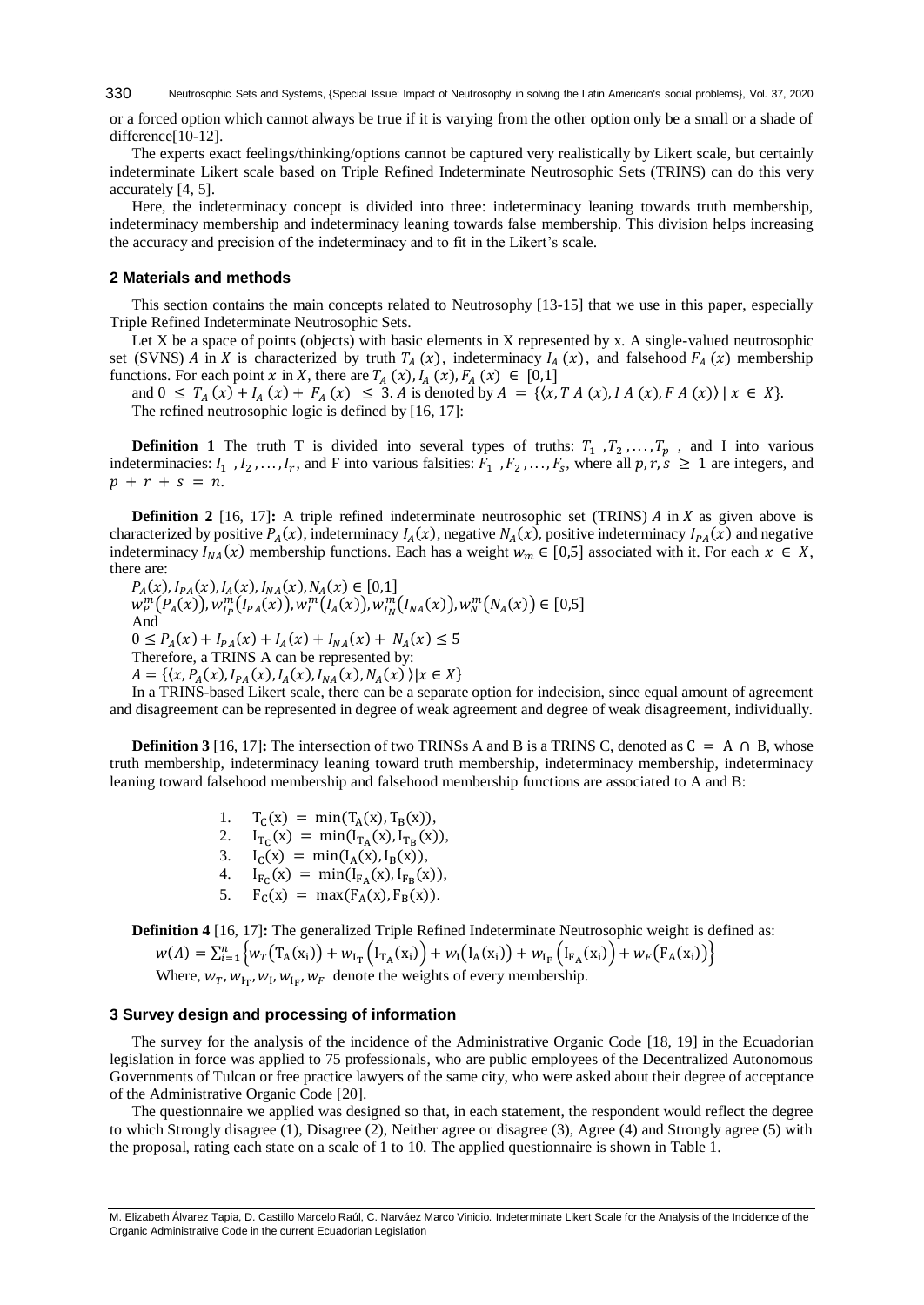| <b>Statement</b>                                                                                                                   | <b>Strongly</b><br>disagree | <b>Disagree</b> | <b>Neither</b><br>agree or<br>disagree | Agree | <b>Strongly</b><br>agree |
|------------------------------------------------------------------------------------------------------------------------------------|-----------------------------|-----------------|----------------------------------------|-------|--------------------------|
| 1. The structure of the current Organic<br>Administrative Code is correct.                                                         |                             |                 |                                        |       |                          |
| 2. The current Administrative Organic Code<br>presents an efficient formulation of criteria.                                       |                             |                 |                                        |       |                          |
| 3. The current Administrative Organic Code<br>has obtained a strong advance for the<br>dynamism of the administrative regulations. |                             |                 |                                        |       |                          |
| 4. The current Administrative Organic Code<br>efficiently protects the rights of the citizens<br>of Ecuador                        |                             |                 |                                        |       |                          |

**Table 1.** Applied questionnaire.

Once the results were obtained, the TRINS [21]matrix was constructed for each respondent by taking each rating per statement as an indeterminate Likert scale with (1) negative membership, (2) indeterminacy leaning toward negative membership, (3) indeterminate membership, (4) indeterminacy leaning toward positive membership, and (5) positive membership. Thus, for each respondent, we obtained his or her degree of acceptance of the statements, and the answers to Statement 1, Statement 2, Statement 3, and Statement 4 in the form of TRINS, denoted as *G1, G2, G<sup>3</sup>* and *G4*, respectively.

The total approval rate *GT* of the respondent was then calculated through this expression:

 $GT = G_1 \cap G_2 \cap G_3 \cap G_4$ 

To obtain a unique crisp value, the generalized Triple Refined Indeterminate Neutrosophic weight was calculated with:

$$
w(GT) = w_T(T_A(GT)) + w_{I_T}(I_{T_A}(GT)) + w_I(I_A(GT)) + w_{I_F}(I_{F_A}(GT)) + w_F(F_A(GT))
$$

Where,  $w_T$ ,  $w_{I_T}$ ,  $w_I$ ,  $w_{I_F}$ ,  $w_F$  denote the weights of every membership.

In order to sort the total approval ratings in terms of highest and lowest acceptance, the weights assumed for each membership were:

 $w_T = 5, w_{I_T} = 4, w_I = 3, w_{I_F} = 2, w_F = 1$ 

Thus, those with the highest values will be the ones with the highest acceptance index over the Organic Administrative Code. For a better understanding, the acceptance index was calculated by:  $AI = \frac{w_T}{r}$  $rac{v_T}{5}$  and the following scale was used:

 $-If A I > 1$  the respondent is Strongly agree with the OAC.

 $-If$  0,75  $\lt$  AI  $\leq$  1 the respondent is Agree with the OAC.

 $-If$  0,5 <  $AI \leq 0.75$  the respondent is Neither agree or disagree with the OAC.

 $-If$  0,25 <  $AI \leq 0.5$  the respondent is Disagree with the OAC.

 $-If A I \leq 0.25$  the respondent is Strongly disagree with the OAC.

Finally, we made a statistical analysis of the results.

# **4 Results**

With the application of the survey and the processing of the information described above for each respondent, the results shown in Table 2 were obtained.

| N                       | <b>GT TRINS</b>         | W(GT) | AI   | N  | <b>GT TRINS</b>       | W(GT)          | AI   |
|-------------------------|-------------------------|-------|------|----|-----------------------|----------------|------|
|                         | (0.3, 0.2, 0, 0.1, 0.8) | 3.3   | 0.66 | 38 | (0.6, 0, 0, 0, 0.3)   | 3.3            | 0,66 |
| $\mathbf{2}$            | (0.7, 0.3, 0, 0, 0.2)   | 4,9   | 0.98 | 39 | (0.7, 0, 0, 0, 0)     | 3.5            | 0,7  |
| 3                       | (0, 0.1, 0.1, 0.1, 0.6) | 1.5   | 0.3  | 40 | (0.8, 0, 0, 0, 0)     | $\overline{4}$ | 0,8  |
| $\overline{\mathbf{4}}$ | (0.8, 0, 0, 0, 0.4)     | 4,4   | 0.88 | 41 | (0.7, 0, 0, 0, 0.5)   | $\overline{4}$ | 0,8  |
| 5                       | (0.8, 0, 0, 0, 0.2)     | 4,2   | 0.84 | 42 | (0.8, 0, 0, 0, 0.3)   | 4,3            | 0,86 |
| 6                       | (0.7, 0.1, 0, 0.1, 0.3) | 4,4   | 0.88 | 43 | (0.6, 0.2, 0, 0, 0.5) | 4.3            | 0,86 |

M. Elizabeth Álvarez Tapia, D. Castillo Marcelo Raúl, C. Narváez Marco Vinicio. Undeterminate Likert Scale for the Analysis of the Incidence of the Organic Administrative Code in the current Ecuadorian Legislation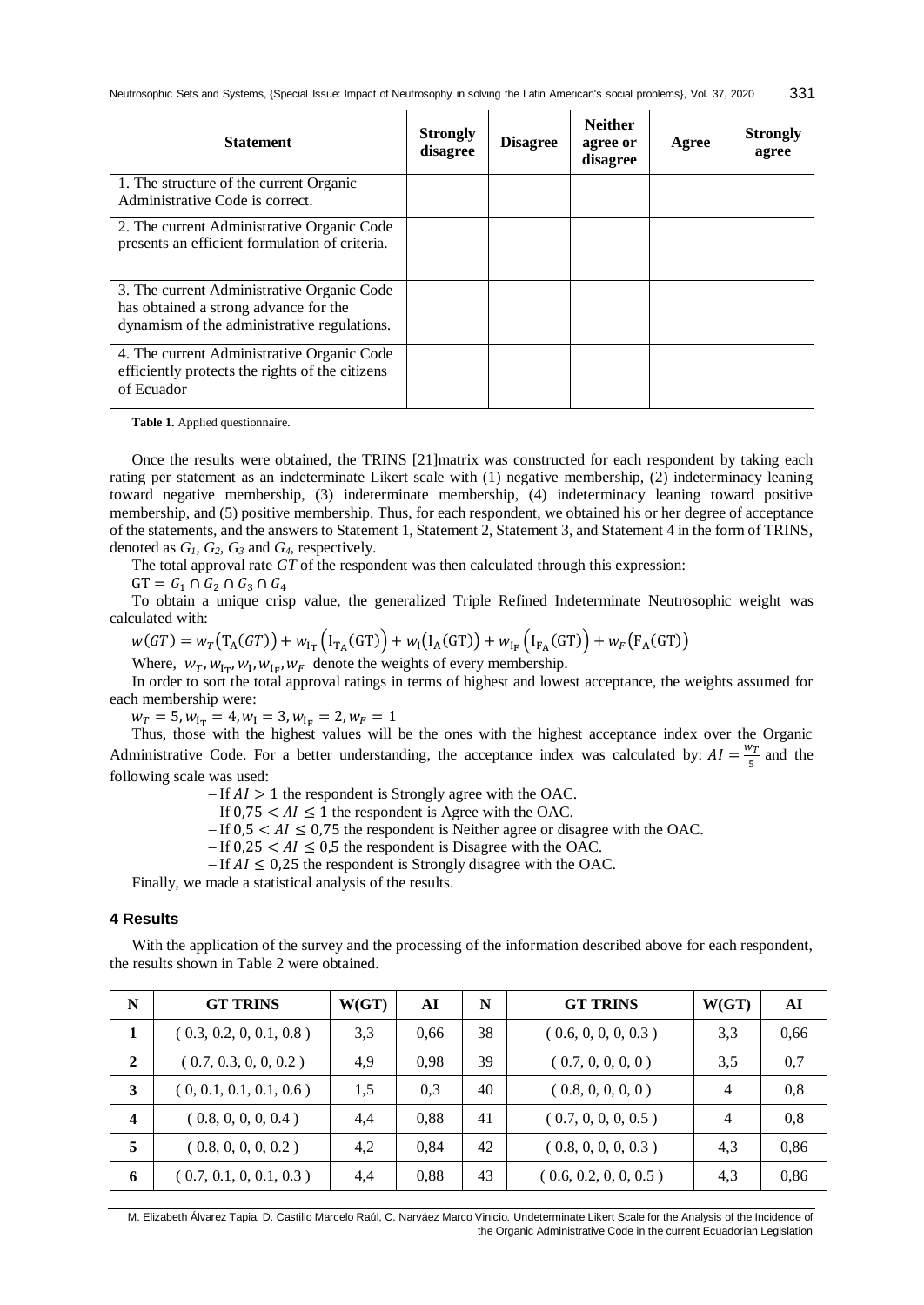| 7  | (0.1, 0.3, 0.3, 0.3,<br>0.8) | $\overline{4}$ | 0,8  | 44     | (0.7, 0.1, 0, 0, 0.3)     | 4,2            | 0,84 |
|----|------------------------------|----------------|------|--------|---------------------------|----------------|------|
| 8  | (0.6, 0, 0, 0, 0.2)          | 3,2            | 0,64 | 45     | (0.7, 0.3, 0, 0, 0.2)     | 4,9            | 0,98 |
| 9  | (0.7, 0, 0, 0, 0.3)          | 3,8            | 0,76 | 46     | (0.8, 0.1, 0, 0, 0.5)     | 4,9            | 0,98 |
| 10 | (0.9, 0, 0, 0, 0)            | 4,5            | 0,9  | 47     | (0.7, 0, 0, 0, 0.5)       | $\overline{4}$ | 0,8  |
| 11 | (0.7, 0.2, 0, 0.1, 0.2)      | 4,7            | 0,94 | 48     | (0.2, 0.3, 0.4, 0.3, 0.8) | 4,8            | 0,96 |
| 12 | (0.8, 0.1, 0, 0, 0.2)        | 4,6            | 0,92 | 49     | (0.8, 0.1, 0, 0, 0.3)     | 4,7            | 0,94 |
| 13 | (0.5, 0.4, 0.1, 0.1,<br>0.7) | 5,3            | 1,06 | 50     | (0.8, 0.1, 0, 0, 0.2)     | 4,6            | 0,92 |
| 14 | (0.6, 0, 0, 0, 0.3)          | 3,3            | 0,66 | 51     | (0.7, 0.1, 0, 0, 0.2)     | 4,1            | 0,82 |
| 15 | (0.7, 0.1, 0, 0, 0.3)        | 4,2            | 0,84 | 52     | (0.6, 0, 0, 0, 0.3)       | 3,3            | 0,66 |
| 16 | (0.7, 0, 0, 0, 0)            | 3,5            | 0,7  | 53     | (0.4, 0.1, 0.2, 0, 0.8)   | 3,8            | 0,76 |
| 17 | (0.7, 0, 0, 0, 0.3)          | 3,8            | 0,76 | 54     | (0.7, 0.1, 0, 0, 0.3)     | 4,2            | 0,84 |
| 18 | (0.7, 0, 0, 0, 0.5)          | $\overline{4}$ | 0,8  | 55     | (0.7, 0, 0, 0, 0.2)       | 3,7            | 0,74 |
| 19 | (0.3, 0.1, 0, 0.1, 0.8)      | 2,9            | 0,58 | 56     | (0.7, 0.2, 0, 0, 0.2)     | 4,5            | 0,9  |
| 20 | (0.6, 0, 0, 0, 0.3)          | 3,3            | 0,66 | 57     | (0.6, 0, 0, 0, 0.3)       | 3,3            | 0,66 |
| 21 | (0.8, 0, 0, 0, 0.2)          | 4,2            | 0,84 | 58     | (0.7, 0, 0, 0, 0.4)       | 3,9            | 0,78 |
| 22 | (0.7, 0.2, 0.1, 0, 0.5)      | 5,1            | 1,02 | 59     | (0.2, 0.3, 0, 0.2, 0.7)   | 3,3            | 0,66 |
| 23 | (0.7, 0, 0, 0, 0.5)          | 4              | 0,8  | 60     | (0.7, 0.1, 0.1, 0, 0.2)   | 4,4            | 0,88 |
| 24 | (0.1, 0.3, 0.5, 0.5,<br>0.7  | 4,9            | 0,98 | 61     | (0.8, 0.3, 0, 0, 0.5)     | 5,7            | 1,14 |
| 25 | (0.7, 0.2, 0, 0, 0.4)        | 4,7            | 0,94 | 62     | (0.7, 0, 0, 0, 0.4)       | 3,9            | 0,78 |
| 26 | (0, 0.1, 0.1, 0.1, 0.8)      | 1,7            | 0,34 | 63     | (0.6, 0, 0, 0, 0.2)       | 3,2            | 0,64 |
| 27 | (0.8, 0.1, 0.1, 0.2,<br>0.4) | 5,5            | 1,1  | 64     | (0.7, 0, 0, 0, 0.2)       | 3,7            | 0,74 |
| 28 | (0.1, 0.2, 0.1, 0.1,<br>0.6) | 2,4            | 0,48 | 65     | (0.4, 0.6, 0.3, 0.4, 0.8) | 6,9            | 1,38 |
| 29 | (0.6, 0.2, 0, 0, 0.4)        | 4,2            | 0,84 | 66     | (0.1, 0.2, 0.1, 0.2, 0.8) | 2,8            | 0,56 |
| 30 | (0.7, 0.2, 0, 0, 0.3)        | 4,6            | 0,92 | 67     | (0.2, 0.4, 0.1, 0, 0.7)   | 3,6            | 0,72 |
| 31 | (0.7, 0.1, 0, 0, 0.2)        | 4,1            | 0,82 | 68     | (0.6, 0.1, 0, 0, 0.5)     | 3,9            | 0,78 |
| 32 | (0.7, 0.1, 0, 0, 0.4)        | 4,3            | 0,86 | 69     | (0.7, 0.2, 0, 0, 0.2)     | 4,5            | 0,9  |
| 33 | (0.8, 0, 0, 0, 0.5)          | 4,5            | 0,9  | 70     | (0.4, 0.3, 0, 0.2, 0.7)   | 4,3            | 0,86 |
| 34 | (0.6, 0.2, 0, 0, 0.2)        | $\overline{4}$ | 0,8  | $71\,$ | (0.8, 0, 0, 0, 0.2)       | 4,2            | 0,84 |
| 35 | (0.7, 0, 0, 0, 0)            | 3,5            | 0,7  | 72     | (0.2, 0.3, 0, 0.3, 0.7)   | 3,5            | 0,7  |
| 36 | (0.7, 0, 0, 0, 0.4)          | 3,9            | 0,78 | 73     | (0.7, 0, 0, 0, 0.2)       | 3,7            | 0,74 |
| 37 | (0.8, 0, 0, 0, 0.4)          | 4,4            | 0,88 | 74     | (0.1, 0.3, 0.2, 0.3, 0.7) | 3,6            | 0,72 |
| 38 | (0.8, 0, 0, 0, 0.4)          | 4,4            | 0,88 | 75     | (0.6, 0, 0, 0, 0.3)       | 3,3            | 0,66 |

Neutrosophic Sets and Systems, {Special Issue: Impact of Neutrosophy in solving the Latin American's social problems}, Vol. 37, 2020 

**Table 2:** Total approval rate in TRINS form, generalized TRIN weight and the acceptance index obtained by respondent

Regarding the interpretation of these values, we may see in Figure 1 that the highest values correspond to the acceptance of the current OAC, although the number of respondents who do not have a certain position on this is significant.

M. Elizabeth Álvarez Tapia, D. Castillo Marcelo Raúl, C. Narváez Marco Vinicio. Indeterminate Likert Scale for the Analysis of the Incidence of the Organic Administrative Code in the current Ecuadorian Legislation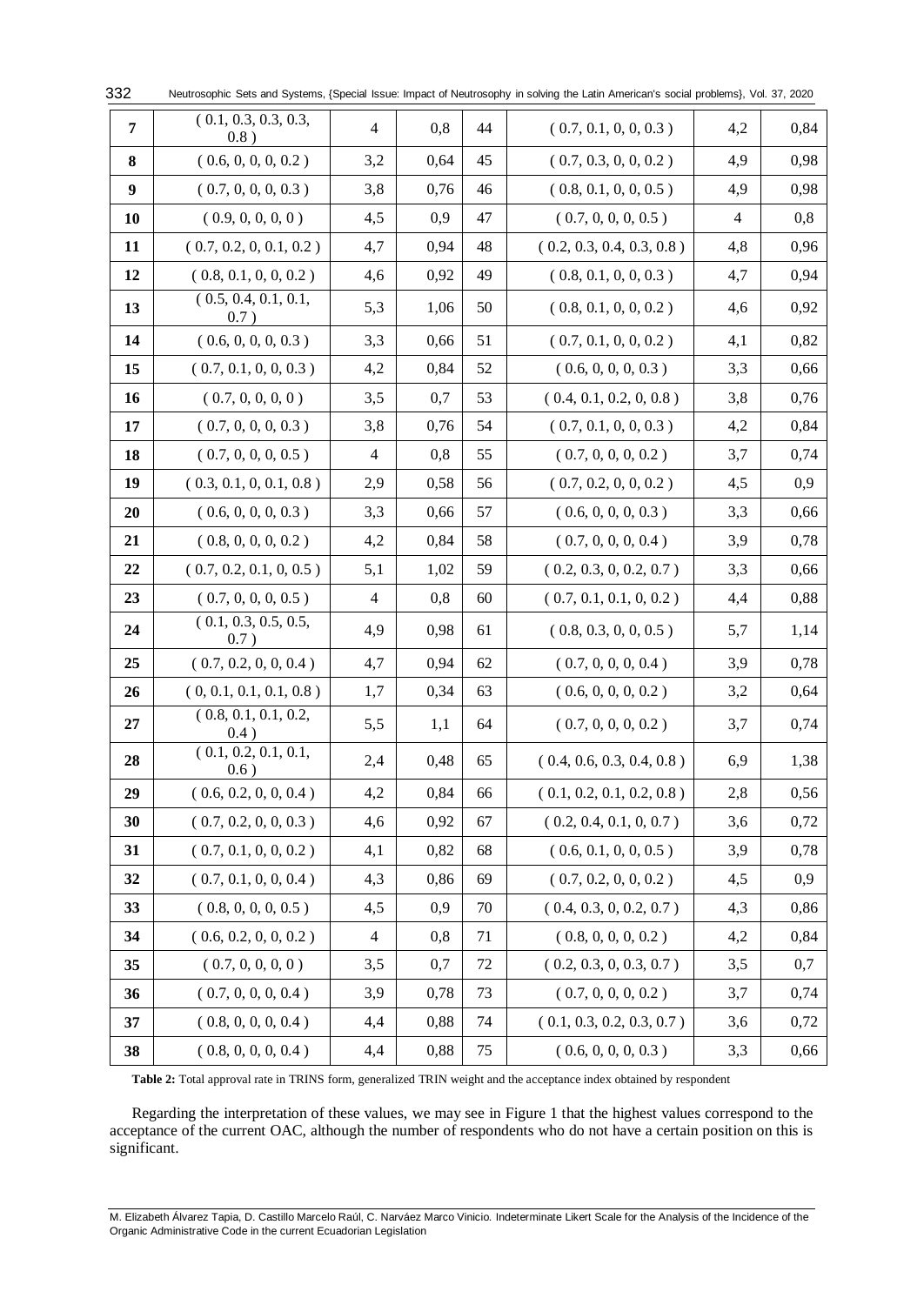

Figure 1. Figure 1. Level of satisfaction of respondents with the current OAC according to the AI.

When analyzing the information obtained through the hierarchical clustering algorithm, with Ward link and Euclidean distance, and the help of the program Orange3.26, two groups can be clearly identified, as shown in figure 2.



Figure 2. Clusters formed by a hierarchical clustering algorithm

The first group, with a majority of 52 respondents, is satisfied with the current OAC. Fifty percent are public employees of the Decentralized Autonomous Governments of Tulcán and 50% are self-employed lawyers. 47 of them agree and 5 strongly agree.

The second group consists of only 23 respondents. 20 of them do not agree or disagree and 3 disagree. Sixtyfive percent are free exercise lawyers and 35% are public employees of the Decentralized Autonomous Governments of Tulcán.

In terms of the position of those surveyed according to their profession, there is greater rejection of the OAC by lawyers, since 100% of those who were dissatisfied are lawyers and in addition, 29.27% of the total number of lawyers show indetermination when it comes to qualifying them. Only 2.44% of the lawyers strongly agree with the OAC.

On the other hand, public employees show a higher rate of satisfaction in general, with 64.7% and 11.76% agreeing and strongly agreeing, respectively. 23.5% neither agree nor disagree with the OAC.

This last appreciation can be reinforced by observing in figure 3 the range of the satisfaction index and the medians of each group of professionals surveyed.

M. Elizabeth Álvarez Tapia, D. Castillo Marcelo Raúl, C. Narváez Marco Vinicio. Undeterminate Likert Scale for the Analysis of the Incidence of the Organic Administrative Code in the current Ecuadorian Legislation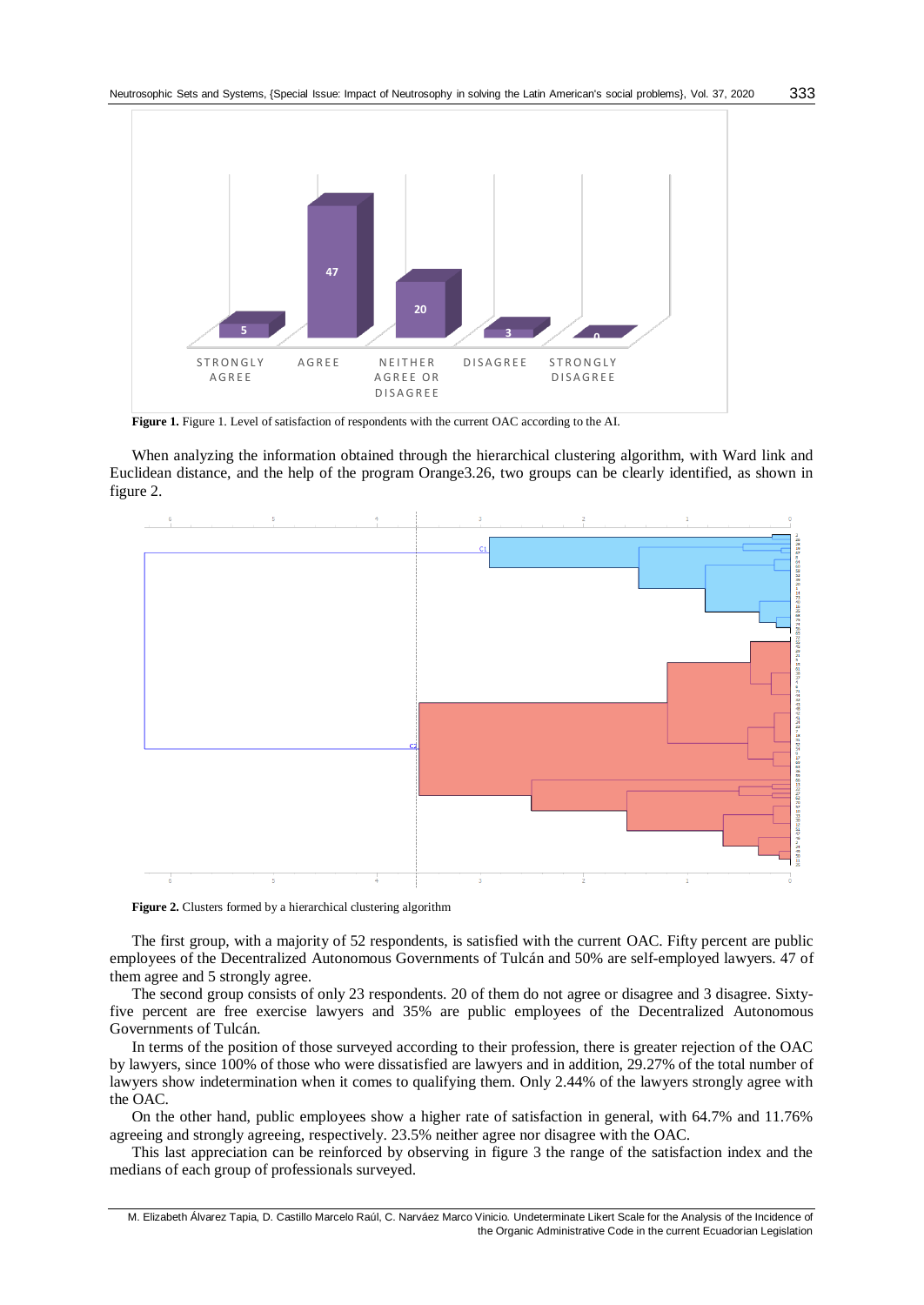

**Figure 3.** Box plot of AI by profession

In summary, according to the satisfaction index found in the study sample, a positive evaluation can be inferred with respect to the OAC by specialists in the subject in Ecuador.

# **Conclusions**

With the use of the Indeterminate or Neutrosophic Likert Scale, the level of acceptance that the current Organic Administrative Code has among professionals in Ecuador, who are specialists in the subject, could be appreciated with greater rigor. The use of TRINS ensured that mixed feelings were captured in the evaluations. According to the results, the professionals surveyed are most satisfied with the current OAC. Although there is a significant percentage whose position is undetermined or neutral. No significant values of dissatisfaction were obtained. The professionals with the greatest dissatisfaction with this standard were the self-employed lawyers. It can be said that the current OAC has a positive, although not absolute, level of acceptance, from which it can be inferred that it still needs to be improved.

#### **References**

- 1. Bravo, J.I.L., J.V.M. Parrales, and J.E.C. Calderón, *Innovaciones del silencio administrativo en el Ecuador.* SARANCE, 2019. **43**(1): p. 051-068.
- 2. Becker, M., *Correa, indigenous movements, and the writing of a new constitution in Ecuador.* Latin American Perspectives, 2011. **38**(1): p. 47-62.
- 3. Del Ecuador, A.C., *Constitución de la República del Ecuador.* Quito: Tribunal Constitucional del Ecuador. Registro oficial Nro, 2008. **449**.
- 4. Smarandache, F., *Neutrosophy, a new Branch of Philosophy*. 2002: Infinite Study.
- 5. Ortega, R.G., M.D.O. Rodríguez, M.L. Vázquez, J.E. Ricardo, J.A.S. Figueiredo, and F. Smarandache, *Pestel analysis based on neutrosophic cognitive maps and neutrosophic numbers for the sinos river basin management.* Neutrosophic Sets & Systems, 2019. **26**.
- 6. Rodríguez, M.D.O., C.A.M. León, C.D.N. Rivera, C.M.B.R. Cueva, and C.J.E. Ricardo, *HERRAMIENTAS Y BUENAS PRACTICAS DE APOYO A LA ESCRITURA DE TESIS Y ARTICULOS CIENTIFICOS*. 2019: Infinite Study.
- 7. Aguilar Berrezueta, R., E.M. Sandoval, B. Villalta Jadán, and D. Palma Rivera, *An integrative neutrosophic model focused on personality (inmfp) for the adequate management of the level of work stress.* Neutrosophic Sets and Systems, 2020. **34**(1): p. 4.
- 8. Alava, R.P., J.M. Murillo, R.B. Zambrano, and M.I. Zambrano Vélez, *PEST Analysis Based on Neutrosophic Cognitive Maps: A Case Study for Food Industry.* Neutrosophic Sets and Systems, 2018. **21**(1): p. 10.
- 9. Amat Abreu, M. and D. Cruz Velázquez, *Neutrosophic model based on the ideal distance to measure the strengthening of values in the students of Puyo university.* Neutrosophic Sets & Systems, 2019. **26**.
- 10. Pramanik, S. and R. Mallick, *VIKOR based MAGDM strategy with trapezoidal neutrosophic numbers.* Neutrosophic Sets and Systems, 2018. **22**: p. 118-129.
- 11. Teruel, K.P., J.C. Cedeno, H.L. Gavilanez, and C.B. Diaz, *A framework for selecting cloud computing services based on consensus under single valued neutrosophic numbers.* Neutrosophic Sets and Systems, 2018. **22**(1): p. 4.
- 12. Villamar, C.M., J. Suarez, L.D.L. Coloma, C. Vera, and M. Leyva, *Analysis of Technological Innovation Contribution to Gross Domestic Product Based on Neutrosophic Cognitive Maps and Neutrosophic Numbers.* Neutrosophic Sets and Systems, 2019: p. 34.